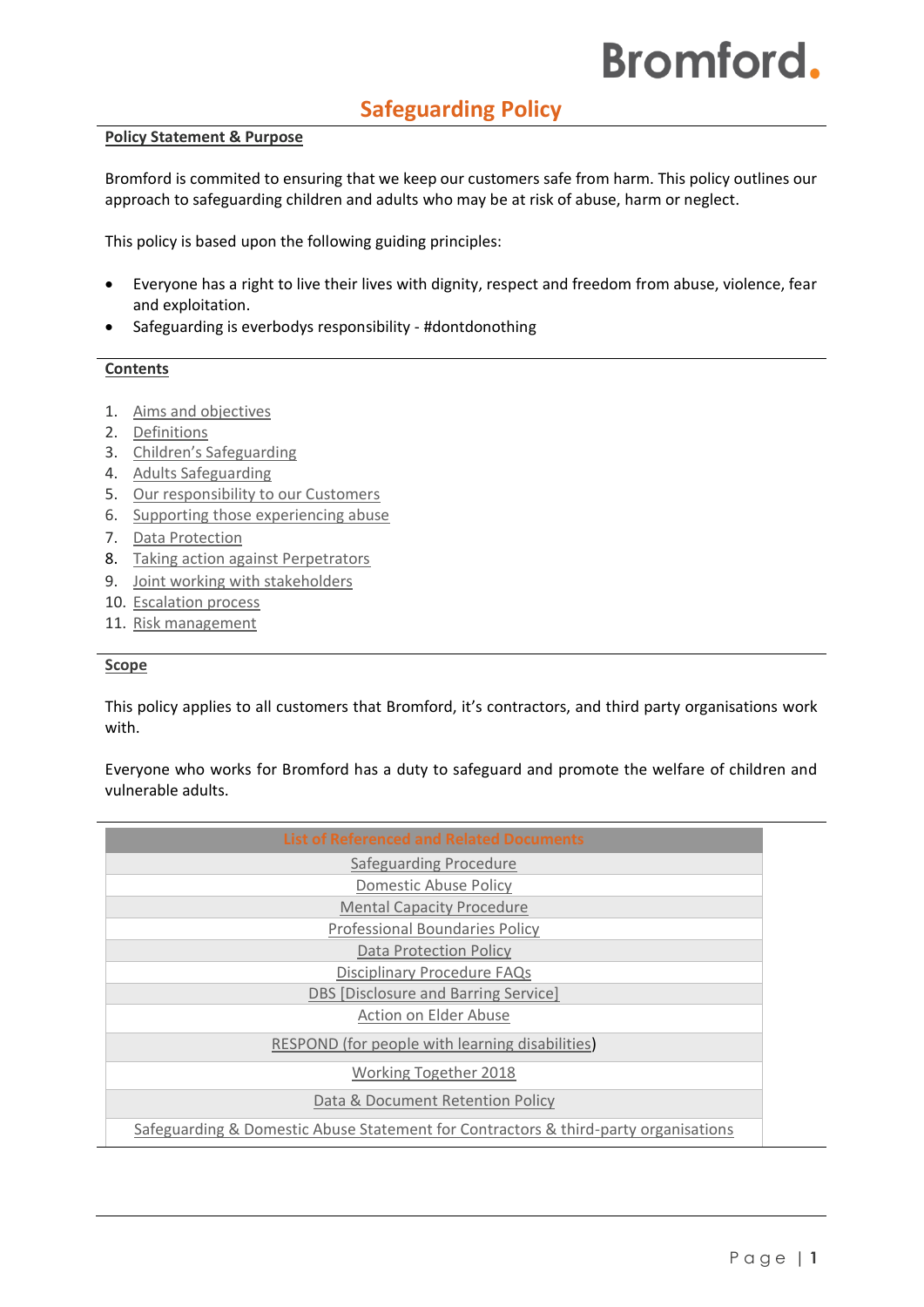# **Legislative Requirements**

[Children's Act 1989](http://www.legislation.gov.uk/ukpga/1989/41/contents) and [2004](http://www.legislation.gov.uk/ukpga/2004/31/contents) [Family Law Act 1996](http://www.legislation.gov.uk/ukpga/1996/27/contents) [Housing Act 1996](http://www.legislation.gov.uk/ukpga/1996/52/contents) an[d 1998](http://www.legislation.gov.uk/ukpga/1988/50/contents) [Protection from Harassment 1997](http://www.legislation.gov.uk/ukpga/1997/40/contents) [Human Rights Act 1998](http://www.legislation.gov.uk/ukpga/1998/42/contents) [Crime and Disorder Act 1998](http://www.legislation.gov.uk/ukpga/1998/37/section/115) – Section 115 [Every Child Matters Framework \(2003\)](https://www.gov.uk/government/uploads/system/uploads/attachment_data/file/272064/5860.pdf) [Anti-Social Behaviour Act 2003 S145/S149](http://www.legislation.gov.uk/ukpga/2003/38/contents) [Domestic Violence, Crime & Victims Act 2004](http://www.legislation.gov.uk/ukpga/2004/28/contents) [Mental Capacity Act 2005](http://www.legislation.gov.uk/ukpga/2005/9/contents) [Safeguarding Vulnerable Group Act 2006](http://www.legislation.gov.uk/ukpga/2006/47/pdfs/ukpga_20060047_en.pdf) [The Health & Social Care Act 2008](http://www.legislation.gov.uk/ukpga/2008/14/contents) [Anti-social Behaviour Crime and Policing Act 2014](http://www.legislation.gov.uk/ukpga/2014/12/contents/enacted) [Care Act 2014](http://www.legislation.gov.uk/ukpga/2014/23/contents/enacted) [Modern Slavery Act 2015](http://www.legislation.gov.uk/ukpga/2015/30/contents/enacted) [Data Protection Act 2018](http://www.legislation.gov.uk/ukpga/2018/12/contents/enacted) [General Data Protection Regulation \(GDPR\)](https://ico.org.uk/for-organisations/guide-to-data-protection/guide-to-the-general-data-protection-regulation-gdpr/) [Working Together to Safeguard Children 2018](https://assets.publishing.service.gov.uk/government/uploads/system/uploads/attachment_data/file/729914/Working_Together_to_Safeguard_Children-2018.pdf) [Prevent duty guidance](https://www.gov.uk/government/publications/prevent-duty-guidance) [Domestic Abuse Act 2021](https://www.legislation.gov.uk/ukpga/2021/17/contents/enacted)

# <span id="page-1-0"></span>**1. Aims and Objectives**

**Raise awareness –** Bromford will raise awareness of Safeguarding with all colleagues, contractors, third party organisations, and customers. See the **Safeguarding & Domestic Abuse Statement for Contractors & third-party organisations.**

**Compliance and best practice** – Bromford will ensure all colleagues, contractors, and third-party organisations are vigilant and alert to Safeguarding, their own conduct, and how to respond to any concerns or suspicions they may have.

**Practice safe recruitment –** Bromford will check suitability of all colleagues, contractors, and thirdparty organisations, using full references and DBS, or through our procurement process.

**Make Safeguarding Personal (MSP) –** Bromford will harness a person-centred approach to empower and engage the customer in any decisions to determine how best they can be protected from abuse, harm, or neglect, if it is appropriate and safe to do so.

**Training** – Bromford will ensure all colleagues, contractors, and third-party organisations, have access to effective training and understand relevant processes to enable them to be confident and competent at safeguarding children and vulnerable adults.

**Partnership Working** – Bromford will work in partnership with local authorities and agencies who are protecting children and vulnerable adults from abuse, harm, or neglect.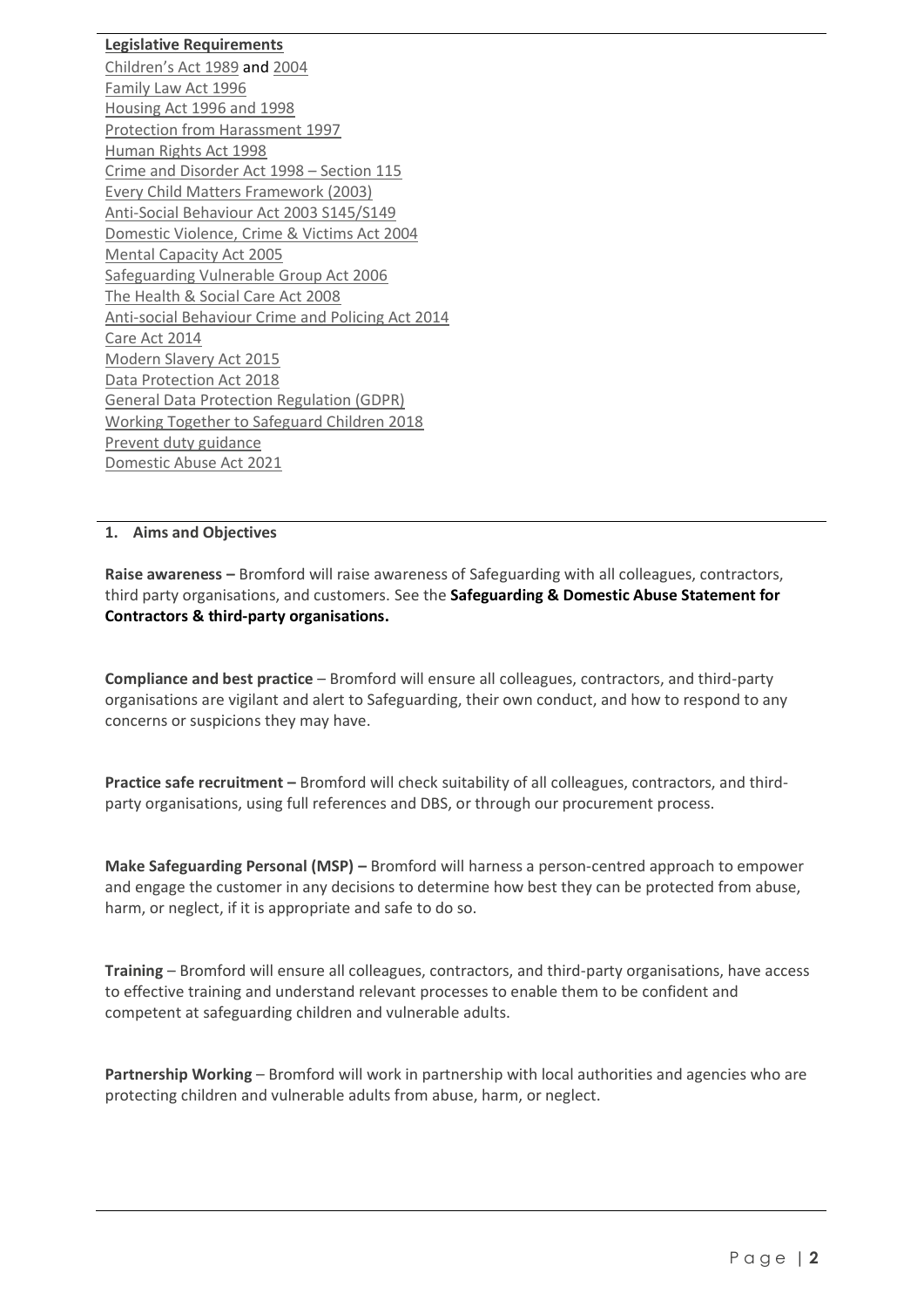## <span id="page-2-0"></span>**2. Definitions**

**Safeguarding:** means protecting the health, wellbeing and human rights of children and adults to enable them to live free from, abuse, harm, and neglect. Safeguarding is everyone's responsibility. #dontdonothing

## **Categories of harm and abuse:**

- **Physical**; includes assault, hitting, slapping, pushing, kicking, misuse of medication, being locked in a room, inappropriate sanctions or force-feeding, inappropriate methods of restraint, and unlawfully depriving a person of their liberty.
- **Psychological or emotional**; threats of harm or abandonment, deprivation of contact, humiliation, rejection, blaming, controlling, intimidation, coercion, indifference, harassment, verbal abuse (including shouting or swearing), cyber bullying, isolation or withdrawal from services or support networks.
- **Financial or economic**; theft, fraud, internet scamming, coercion in relation to financial affairs or arrangements, including in connection with wills, property, inheritance or financial transactions, or the misuse or misappropriation of property, possessions, or benefits. Acquire, use, or maintain money, obtain goods or services.
- **Sexual**; rape, indecent exposure, sexual harassment, inappropriate looking or touching, sexual teasing or innuendo, sexual photography, subjection to pornography or witnessing sexual acts, sexual exploitation, sexual assault, or sexual acts to which the adult has not consented or was pressured into consenting.
- **Neglect or Acts of Omission;** ignoring medical, emotional, or physical care needs, failure to provide access to appropriate health, social care or educational services, and the withholding of the necessities of life such as medication, adequate nutrition, and heating.
- **Organisational**; neglect or poor professional practice by taking advantage, ill treatment, or overstepping professional boundaries, which can deny, restrict, or curtail the dignity, privacy, choice, independence, or fulfilment of adults.
- **Self-Neglect:** neglecting to care for one's personal hygiene, health or surroundings and includes behaviour such as hoarding. It is also defined as the inability (intentional or unintentional) to maintain a socially and culturally accepted standard of self-care with the potential for serious consequences to the health and wellbeing of the individual and sometimes to their community.
- **Domestic Abuse**: An incident or pattern of incidents of controlling, coercive or threatening behaviour, violence, or abuse, by someone who is personally connected. Includes psychological, physical, sexual, financial, economic, emotional abuse; so-called 'honour-based' violence; Female Genital Mutilation; forced marriage.
- **Modern Slavery:** slavery, human trafficking, forced and compulsory labour and domestic servitude. Traffickers and slave masters use whatever means they have at their disposal to coerce, deceive, and force individuals into a life of abuse, servitude, and inhumane treatment.
- **Discriminatory**; discrimination on the grounds of race, faith or religion, age, disability, gender, sexual orientation, and political views, along with racist, sexist, homophobic or ageist comments or jokes, or comments and jokes based on a person's disability or any other form of harassment, slur, or similar treatment, which could be viewed as Hate crime.
- **Radicalisation, Terrorism, and extremism** Bromford has a duty to support the government's strategy 'Prevent' to deter terrorism by reducing the possibility of radicalisation by working in partnership with the police and other specialist agencies, ensure appropriate training is available to frontline colleagues, and sharing information in line with the Data Protection Act 2018 and the Human Rights Act 1998.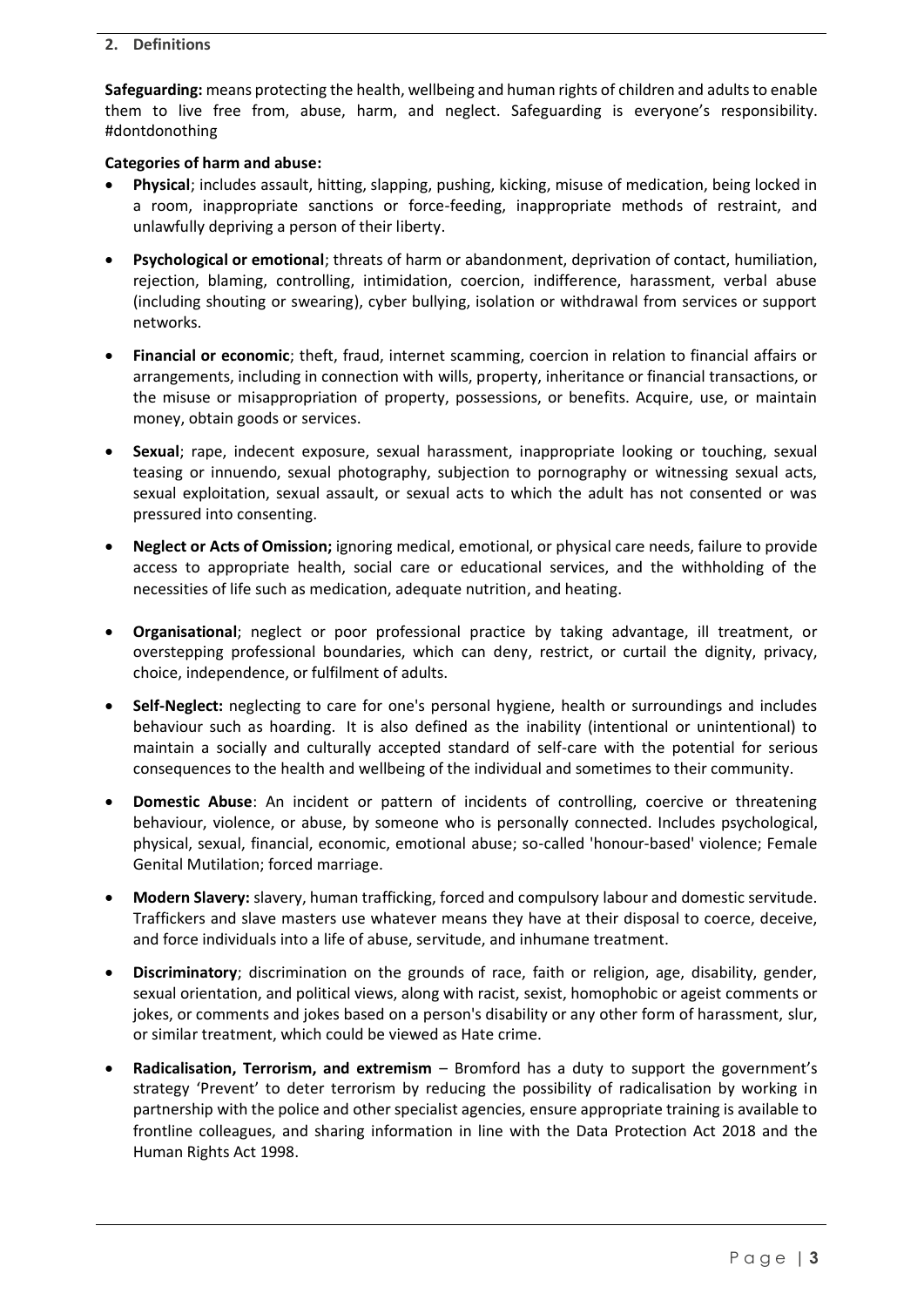# <span id="page-3-0"></span>**3. Children's Safeguarding**

A child's welfare is paramount; this is one of the key principles of the Children's Act 1989. The Children's Act 2004 introduced the duty to safeguard and promote welfare.

Children are defined by the 1989 Children Act as any person under the age of 18 years.

Any safeguarding concerns relating to children must be referred to the Local Authority safeguarding team. If you are concerned about the immediate safety of a child, call the Police on 101 or in an emergency 999.

**Consent to make a Children's Safeguarding referral:** Consent to refer a child to the social care safeguarding team should ideally be agreed by the parents / guardians, as it can aid the process and support trusting relationships. However, if consent is not agreed, or it is not safe to do so, the referal must still be made to the safeguarding team regardless.

# <span id="page-3-1"></span>**4. Adult's Safeguarding**

The Care Act 2014 statutory guidance defines adult safeguarding as 'protecting an adult's right to live in safety, free from abuse and neglect'. This is usually relating to 'vulnerable' adults as defined by the Care Act 2014 -

- Has needs for care and support (whether or not the Local Authority is meeting any of those needs),
- is experiencing, or at risk of, abuse or neglect, and
- as a result of those needs is unable to protect themselves from either the risk of, or the experience of abuse or neglect. (Care Act 2014, section 42)

Some customers may not entirely meet this definition but could still be at risk and therefore colleagues will make a judgement dependent on individual circumstances.

**Consent to make an Adult's Safeguarding referral:** All safeguarding concerns relating to vulnerable adults must be referred to the local authority if consent has been agreed.

Vulnerable Adults may not give us permission to share their information or make referrals and their wishes should be respected. However, there are some circumstances where consent is not required, and a safeguarding referral should be made to the local authority:

- the person lacks the mental capacity to make that decision this must be properly explored and recorded in line with the Mental Capacity Act
- other people are, or may be, at risk, including children
- sharing the information could prevent a crime
- the alleged abuser has care and support needs and may also be at risk
- a serious crime has been committed
- colleagues are implicated
- the person has the mental capacity to make that decision, but they may be under duress or being coerced
- the risk is unreasonably high and meets the criteria for a MARAC [multi-agency risk assessment](https://safelives.org.uk/practice-support/resources-marac-meetings/resources-people-referring)  [conference referral](https://safelives.org.uk/practice-support/resources-marac-meetings/resources-people-referring)
- a court order or other legal authority has requested the information.

If you are concerned about the immediate safety of a vulnerable adult, call the Police on 101 or in an emergency 999.

When dealing with Adult safeguarding, we will follow 6 key principles:

- **1. EMPOWERMENT -** Supporting Adults to make decisions and give informed consent.
- **2. PREVENTION -** Taking action before harm occurs.
- **3. PROPORTIONALITY -** Taking the least intrusive /restrictive response.
- **4. PROTECTION -** Support and Representation for those in the greatest need.
- **5. PARTNERSHIP -** Local solutions from services working within the community.
- **6. ACCOUNTABILITY -** Safeguarding practice should be accountable.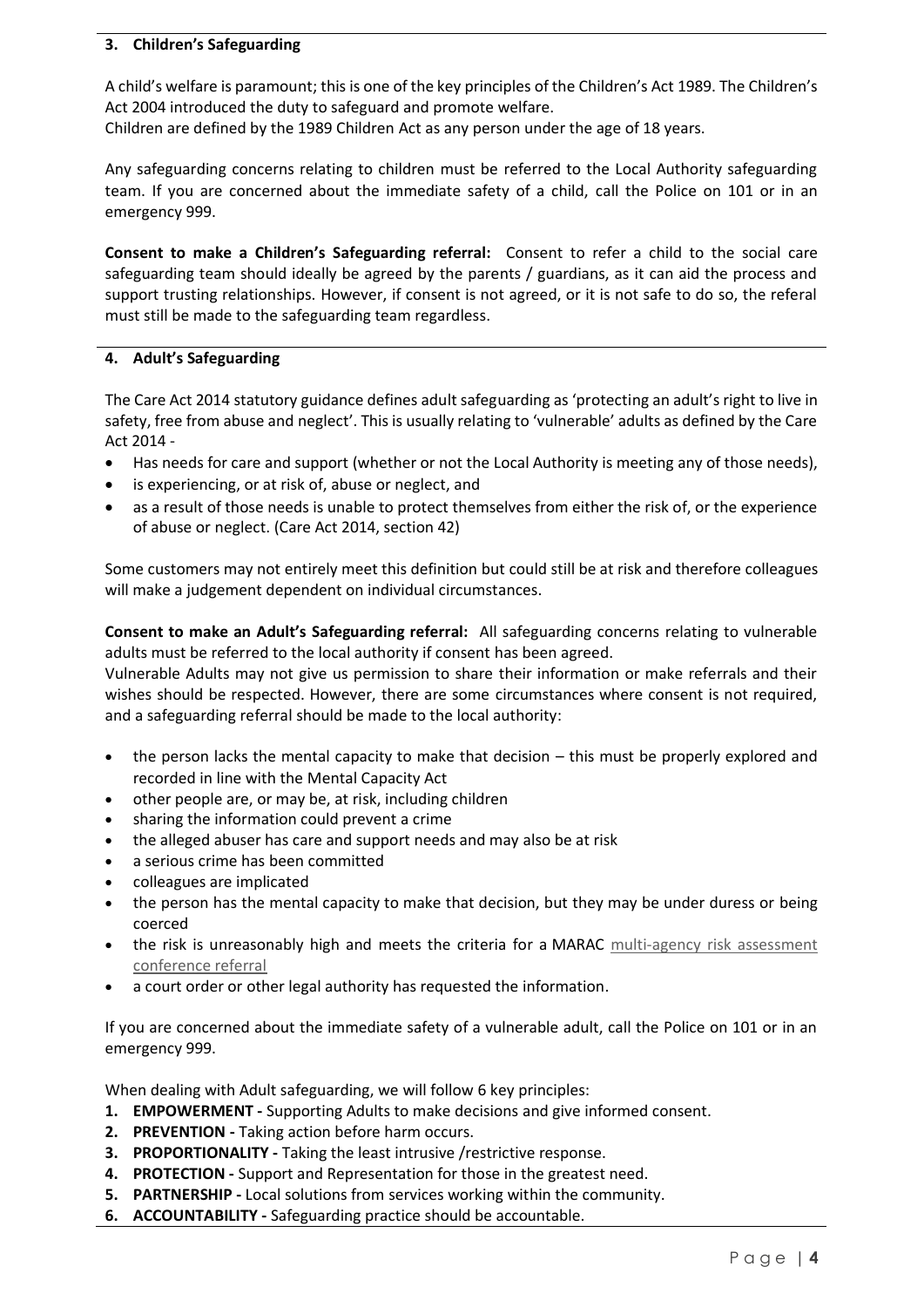#### <span id="page-4-0"></span>**5. Our Responsibility to our Customers**

All colleagues, contractors, and third-party organisations, share the responsibility for safeguarding and promoting the welfare of children, and vulnerable adults.

Where a colleague or contractor observes or has concerns about an adult or child's welfare or receives a safeguarding disclosure from a third party, the incident must be treated seriously and immediately responded to in accordance with Bromford's Safeguarding Procedure.

Bromford is committed to ensuring colleagues and contractors act appropriately, promptly, and proportionately, and work in partnership with our customers and other organisations to ensure safety for all.

#### <span id="page-4-1"></span>**6. Supporting those Experiencing Abuse**

Bromford puts its customers first to safeguard the welfare of those experiencing, or at risk of, abuse, harm, or neglect.

We promote the Make Safeguarding Personal (MSP) initiative to empower and engage the customer in any decisions to determine how best they can be protected, if it is appropriate and safe to do so. We will treat our customers with respect and dignity, without judgement.

The Safeguarding Procedure sets the process a colleague should follow when managing a suspected safeguarding case, this includes making a referral to the statutory agency where appropriate.

# <span id="page-4-2"></span>**7. Data Protection**

Bromford, its contractors, and other organisations we work with, can rely on paragraph 18 of Schedule 1 of the Data Protection Act 2018 (Safeguarding of children and individuals at risk). This sets out conditions for processing data (e.g. sharing information or making a referral) where necessary for the purposes of protecting an individual from neglect or physical, mental or emotional harm, or protecting the physical, mental or emotional well-being of an individual.

The data we use and share is to fulfil our duties to safeguard children and individuals at risk. Colleagues recording information about safeguarding concerns and making referrals must ensure that this information is accurate.

We will dispose of data in line with Bromford's Data & Document Retention Policy.

## [Bromford Privacy Notice](https://www.bromford.co.uk/about-us/open-and-transparent/privacy-notice/)

## <span id="page-4-3"></span>**8. Taking Action Against Perpetrators**

We will work with the those experiencing abuse or harm and make full use of the range of civil and legal remedies available to us to safeguard the victim(s) against the perpetrator.

We will work with the Police, as appropriate, to support criminal proceedings.

## <span id="page-4-4"></span>**9. Joint Working with Stakeholders.**

Bromford will work in partnership with local authorities and agencies who are protecting children and vulnerable adults from abuse, harm, or neglect.

Each Local Authority has in place different reporting arrangements and procedures which colleagues will adhere to.

Bromford will also work closely with stakeholders such as Social Services, Health, Voluntary agencies, and the Police.